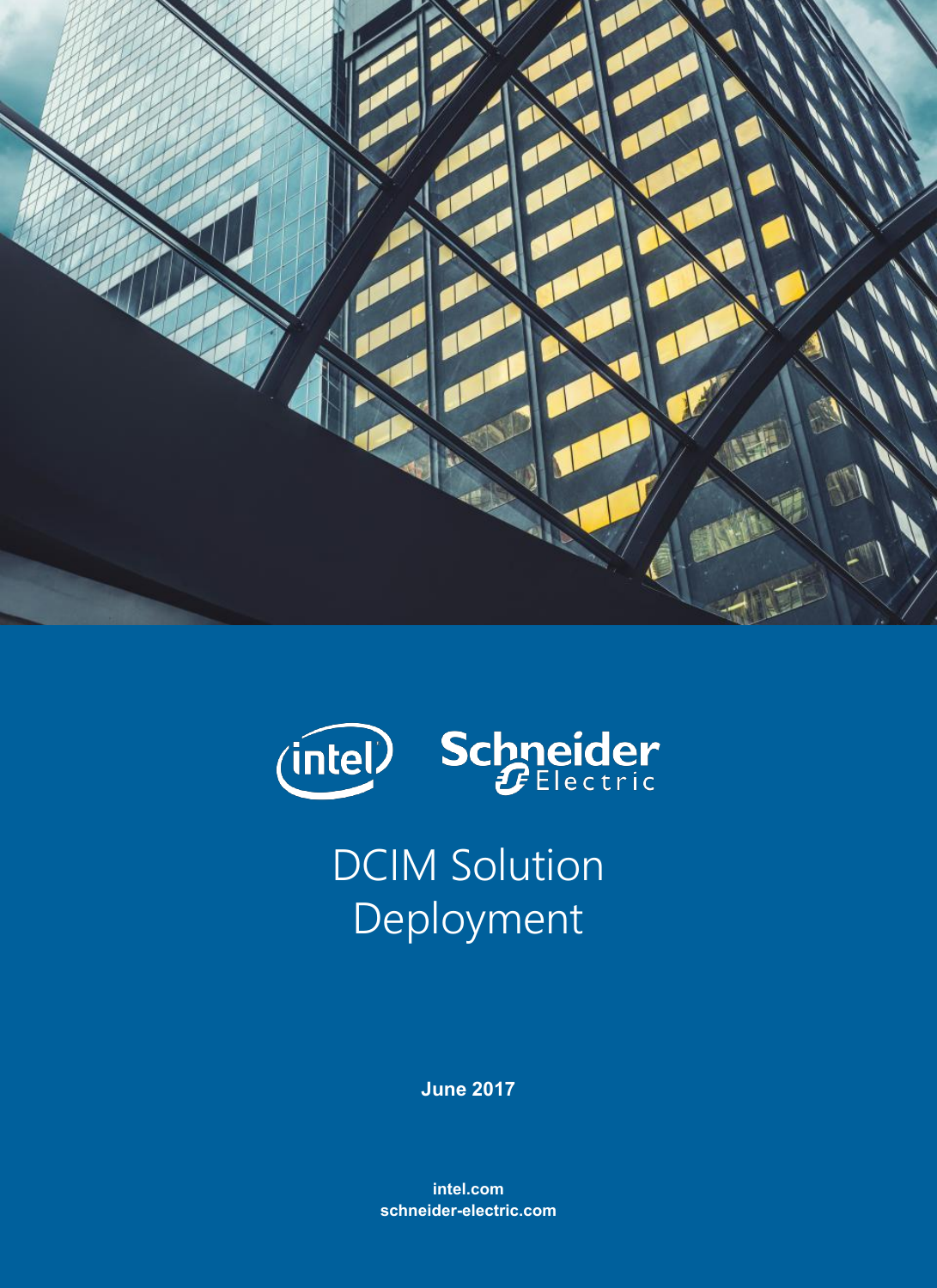## **DCIM Solution Deployment**



# Introduction

**Current state of data center management**

## **Do you currently have a solution deployed?**



The rising cost of energy and pressure for facilities to become more efficient is quickly driving data centers to adapt solutions to better manage and plan for their day-to-day operations. A successful DCIM solution deployment allows a manager to understand, manage and optimize the myriad amounts of data under their control. A recent study conducted by Morar Consulting, in conjunction with Intel DCM and Schneider, delves into the current state of DCIM solution adoption across, title and organization, to gain a granular understanding of the current reception, benefits, and barriers to implementation within US and UK-based enterprises.

US and UK data center managers reveal that a majority of enterprises already do have a DCIM deployment. Managers in the UK are slightly behind the curve in comparison to the US when it comes to deploying the technology, as deployment rates are much lower.

#### **Market Differences in Deployment**

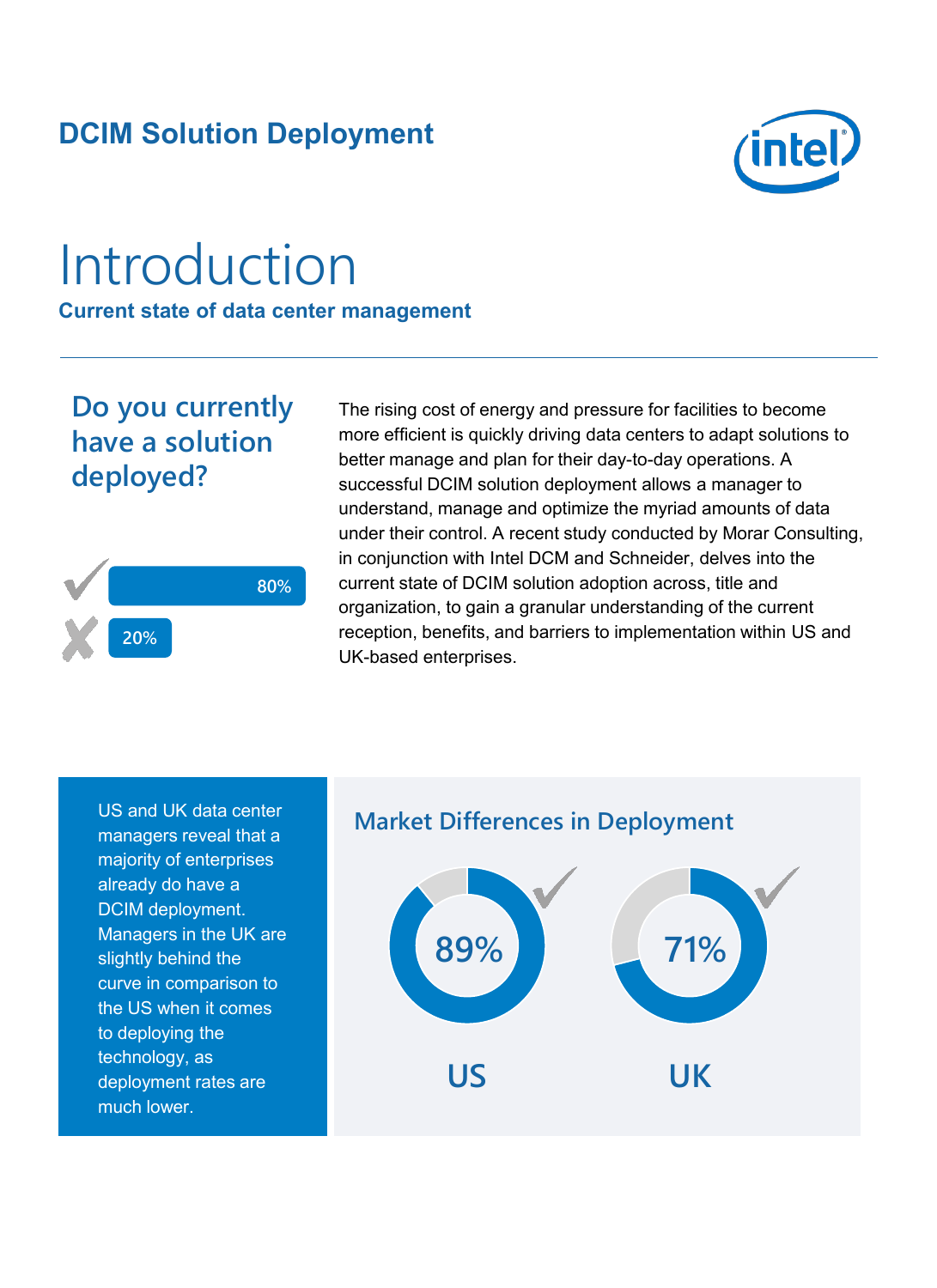## **Reason for Implementation**

Implementing a new process while also managing the everyday ebbs and flows of data management is a significant and potentially daunting task. As such, managers usually experience a significant tipping point before bringing in a DCIM solution to the process. More than half (57%) of managers identified needing to solve manual, time-intensive problems through automation as the primary catalyst for seeking a DCIM solution. This truly illustrates the climate of data center management today – technology is taking a front seat to automate manual and laborious tasks, allowing managers to refocus efforts on higher level, bigger picture projects.

#### **What was the tipping point for implementation?**



A secondary catalyst for seeking a solution is the need to overhaul legacy servers and technology, with 43% of DCMs citing this as their tipping point to seeking DCIM implementation within the enterprise. This strongly suggests enterprises are beginning to see the necessity of replacing outdated equipment, whether for cost, energy or efficiency reasons. This is especially seen in the US where nearly half (49%) of DCMs cited "overhauling legacy servers/technology" as a key driver for DCIM implementation.

From a budget perspective, 53% of large enterprises said that getting budget approved was the tipping point, compared to just 32% of small businesses, suggesting that budget negotiations become even more critical across larger enterprises.

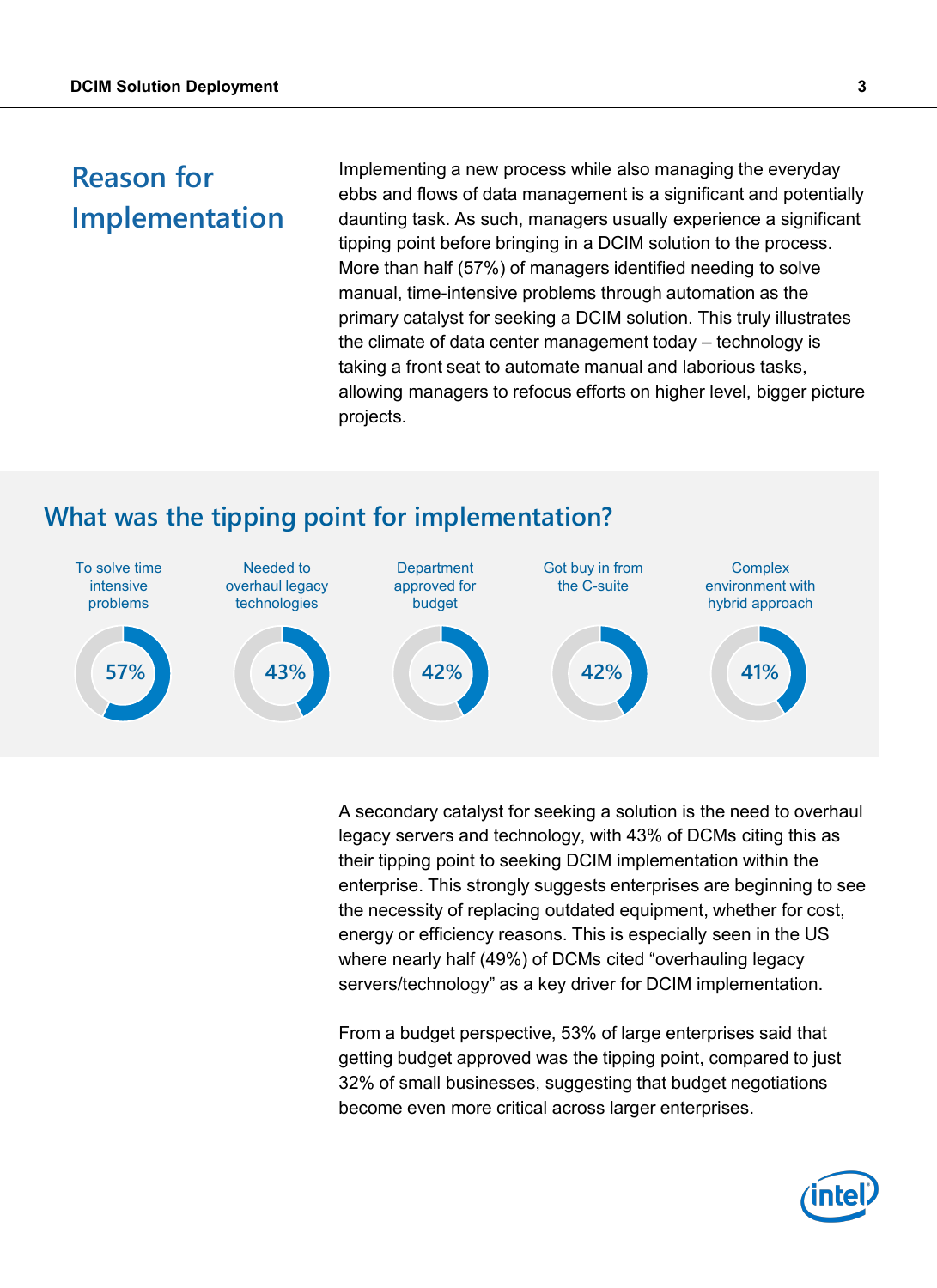#### **Purchase Drivers**

#### **Overall, increasing utilization of IT assets was the leading factor for enterprises to purchase DCIM**

**solutions.** Most enterprises are motivated by increasing operational efficiency and automation, as more than half (53%) identified this as their main purchase driver.

Size of company also dictates what is on the list of top priorities for DCIM purchase, as reasons seem to differ across size of business. For larger enterprises, reducing energy consumption was a stronger motivator than smaller or mid-size businesses (10% vs. 2%). Additionally, priorities differ across the C-suite and operational IT teams as well. When it comes to improving management of data center capacity, CIOs and CTOs are much more concerned (21%) than IT/DCMs (12%).



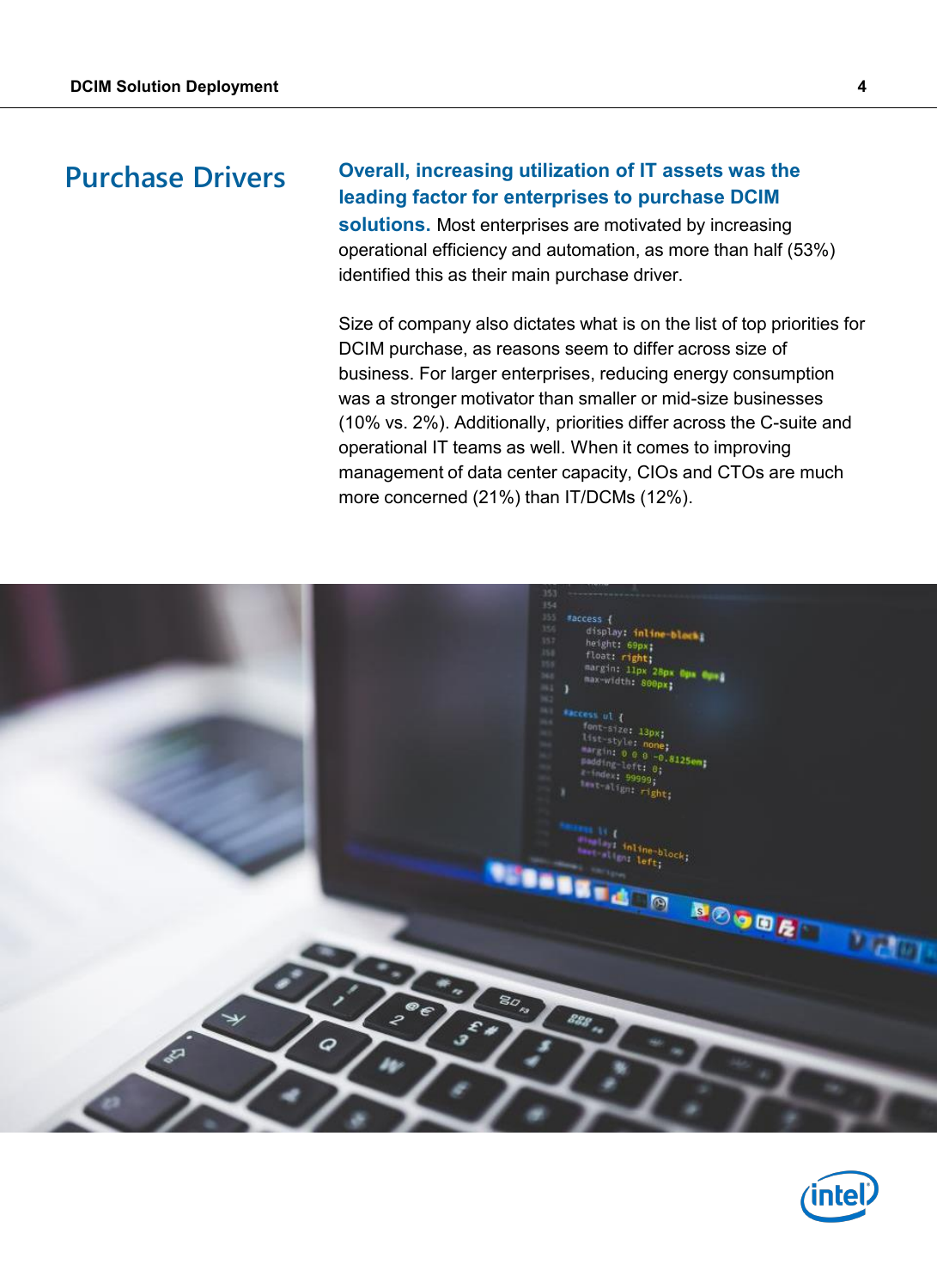## **DCIM Solution Satisfaction**

Overall, managers who have a solution, are generally very happy with their strategy. Only a small fraction of managers would give their DCIM deployment a sub-par grade, suggesting that the majority have high satisfaction levels with their provider. CIOs and CTOs seem to convey a higher satisfaction level (50% would rate their system with an "A" grade vs 33% of Data Center Managers) which suggests there is still room for improvement for DCMs.



#### **Reason for High Rating**

**38% vs 21%**

CIO and CTOs vs. DCMs who viewed costs benefits as their top benefit

### **37% vs 20%**

DCMs vs CIO and CTOs who viewed freeing up their time as their top benefit

CIO, CTO and Data Center Managers alike can make better decisions on potential investments when a DCIM system is in place to help manage measurements and promote efficiency. Therefore, it is not surprising that managers have a very positive outlook on their tools and how they have helped their operations.

When managers were asked why they gave their deployment such a high grade, such as an A or a B, 41% mentioned that they have been able to make a greater number of updates to legacy systems and problem servers, 29% have experienced dramatic cost savings and another 29% have eliminated manual processes.

#### **Reason for Satisfactory Rating**

Among the few that were merely content with the DCIM deployment (grading it a "C" or lower"), over half (56%) still relied on old processes and nearly a third (28%) are not fully utilizing the solution. A DCIM solution is an ecosystem within itself and must be embraced from both a utilization perspective as well as across the organization. For processes to be changed at a holistic level, solutions must become easier to use and do more of the problem solving without human interaction, as relying solely on user adoption may be less effective.

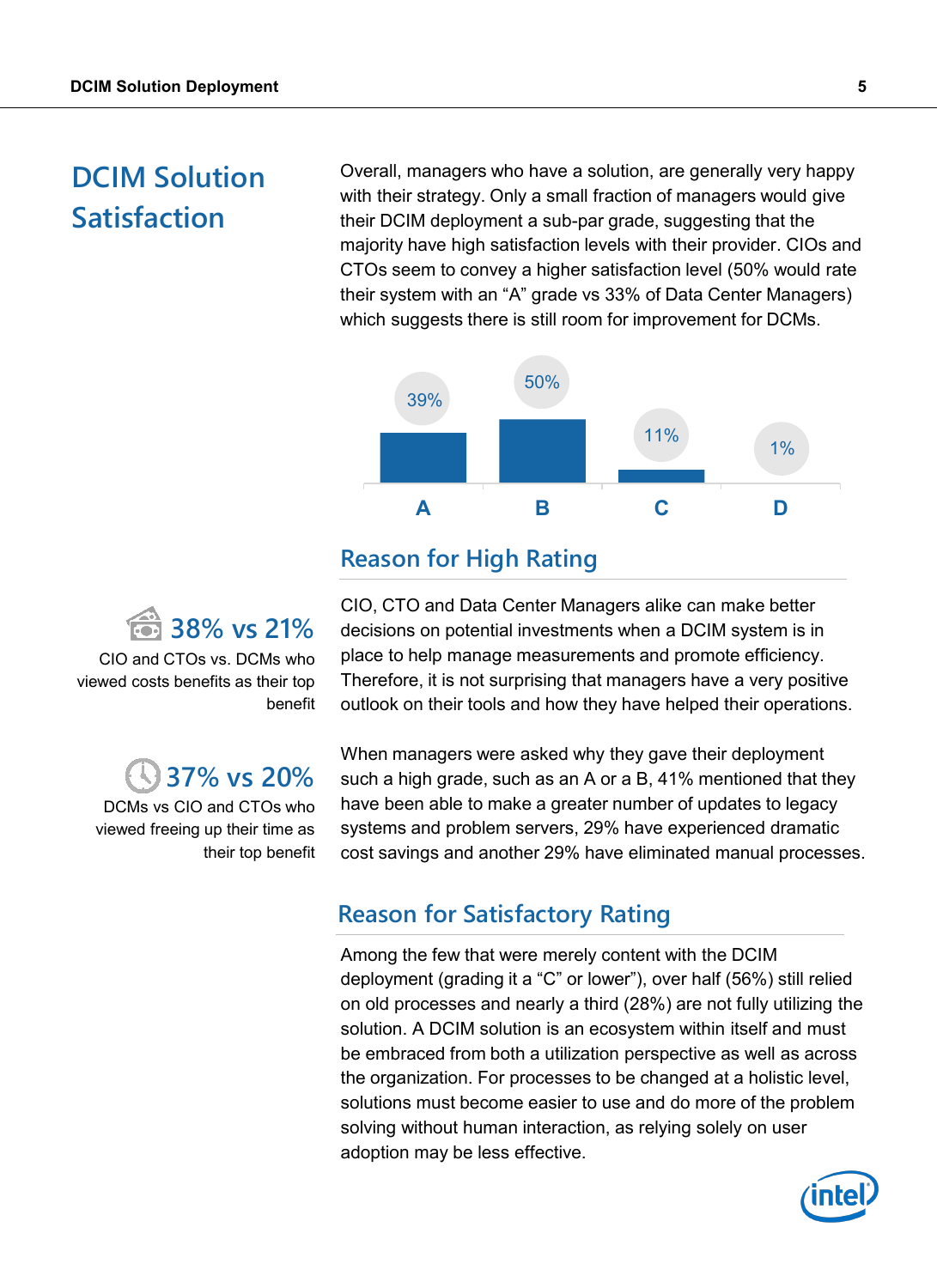### **Implementation Barriers**

Managers who report that they do not have a DCIM solution attribute their barriers to budget and product confusion. A third (33%) reported that they are still fighting budget requirements and adequate budget, implying a lack of priority within the organization. More than a quarter (28%) report that they are in the dark about how a DCIM solution would benefit their data center. This clearly showcases the need for continued education of benefits across the industry and the potential for increased adoption in future.

#### **What do you believe is the biggest barrier to implementing a DCIM solution?**



C-level managers (33%) explicitly mentioned that they lack necessary education on the value of a DCIM solution. CIO and CTOs that do have a DCIM are very happy with it (93% give their deployment an A or B), and those who do not have a solution seem to have a tough time seeing the value (33%), emphasizing the educational gap.

## **Deployment Plans**

Adoption within the category seems highly likely even among managers without a strategy. A sizable proportion of managers who currently don't have a DCIM solution in place, reported that they plan to in the near future. Half (51%) mentioned that they are currently in the process of or planning to deploy such a solution within the next 12 months. Stretching that out to the next 18 months, the majority (69%) of respondents have DCIM deployment plans.

As mentioned earlier, UK rates for deployment are slower with a greater number of UK respondents (38%) who are not planning to deploy DCIM. Additionally, 40% of small-medium sized businesses don't plan to implement a DCIM solution compared to only 20% of larger enterprises (>2,500).

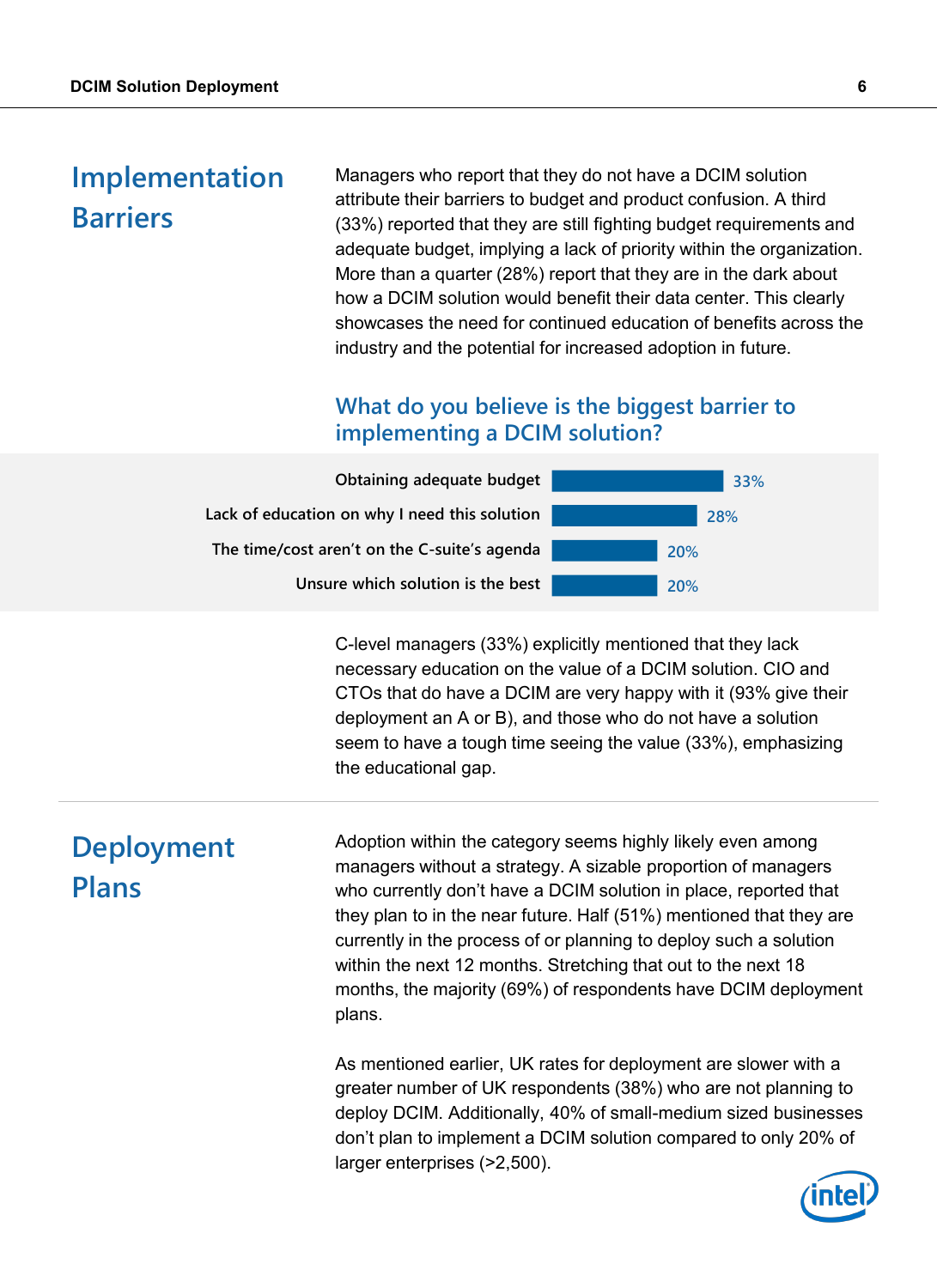## **DCIM Feature Importance**

In implementing a DCIM solution, managers discussed what features were most important to them when vetting a new system. "Security" is by far the most important feature across the board for managers. Close to half (40%) chose "security" over "automation" and "predictive analytics features".

"Remote access," while not a dominant feature, is twice as likely to be sought after by SMB compared to enterprise (9% vs 5%). Additionally, CIOs and CTOs are more likely to be concerned about "scalability" than senior manager and IT leaders. Finally, US shows much more value in "automation" than UK (14% compared to 7% of those who chose automation).



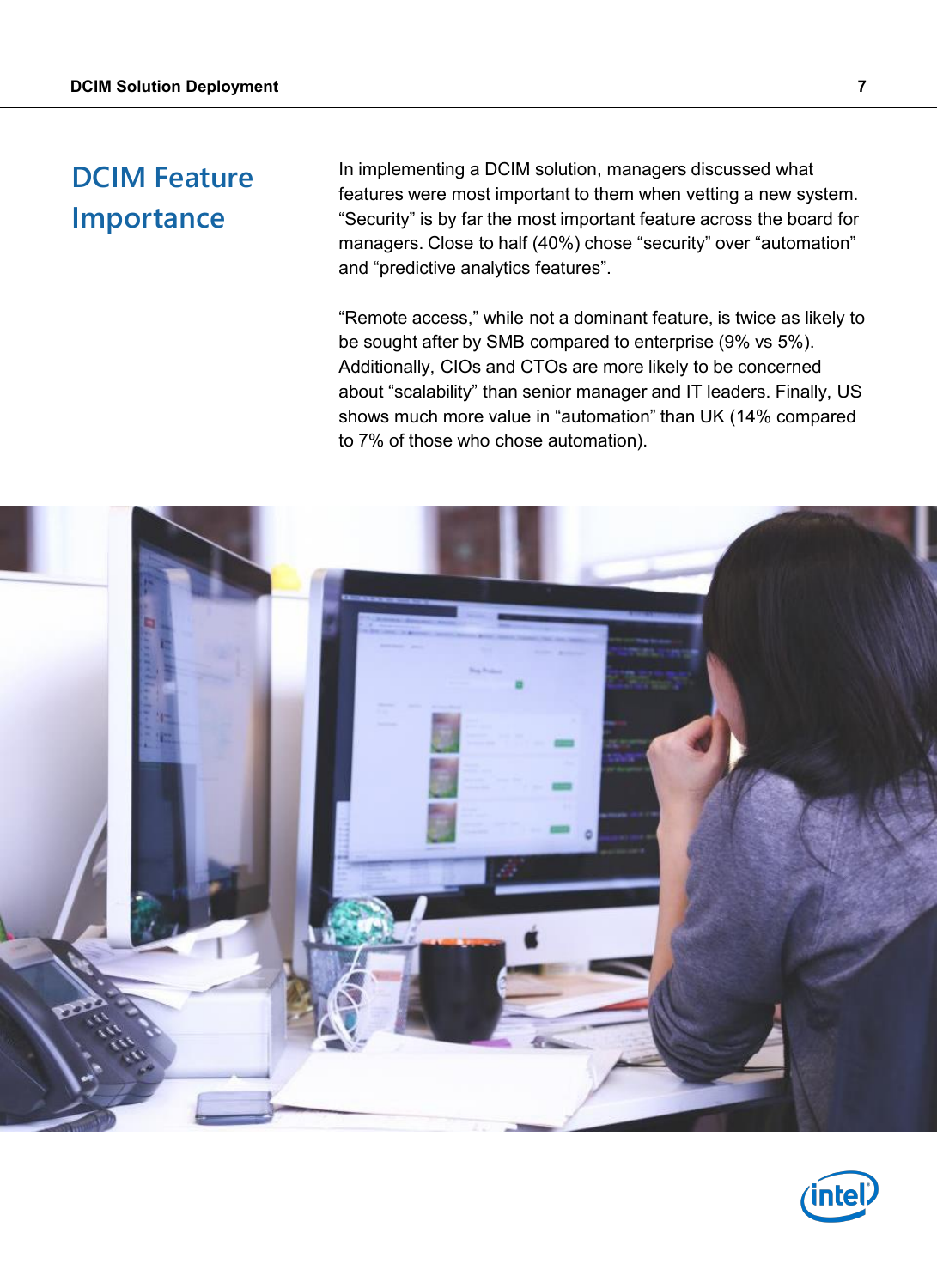## **Addressing Challenges**

For managers, a DCIM solution is seen to have the potential to help manage a hybrid environment (48%), which for the most part, already exists in many organizations. However, it appears that many IT and Data Center Managers have difficulty getting a handle on it. This might be partly due to the IT manager being the primary user of DCIM solutions (68%), whereas the facility manager is almost out of the picture (primary user in just 3% of enterprises). This speaks to the importance of the DCIM being able to bridge the gap between IT and Facilities.



## **Savings with Implementation**

Implementing a DCIM solution generates significant cost savings for data centers. Over half of the survey respondents (51%) see a cost saving of 25% or more after implementing a DCIM solution, which is a significant increase in cost savings across the board. Interestingly, this is especially true for large enterprises where 65% report cost savings of more than 25%.

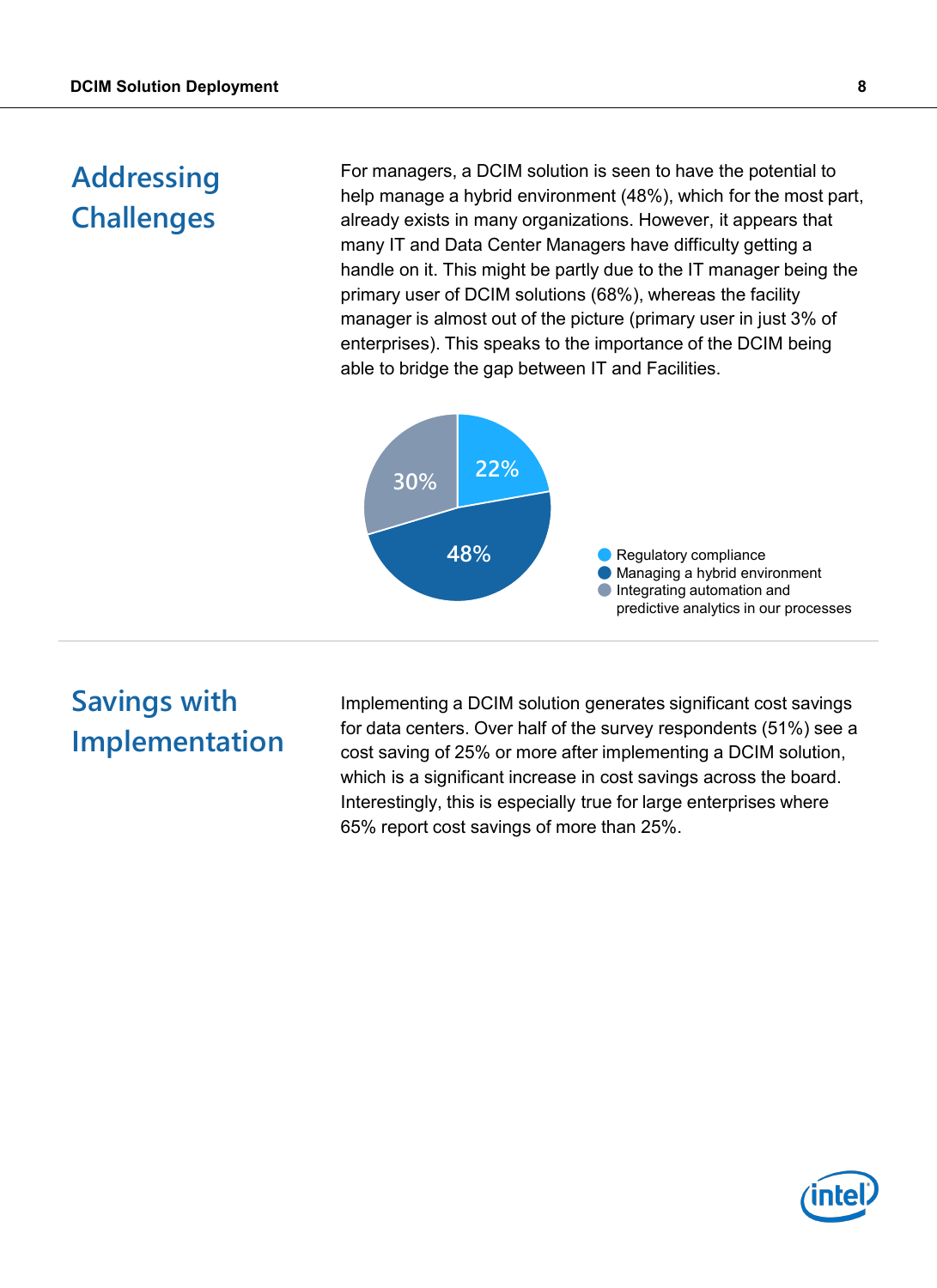## **Conclusion**



Managers agree that having a DCIM solution in place increases efficiency and reduces manual work in maintaining business operations. Those that currently have a solution in place are very pleased with their system. Additionally, increased implementation seems very likely with more than half of managers reporting that they plan to deploy a strategy within the next 12 months. Amplifying this transition will come down to increased education of DCIM benefits and prioritization about csuite decision makers.

# Schneider

Schneider Electric's StruxureWare for Data Centers is an integrated suite of management software applications for balancing the demands of availability and efficiency throughout the data center lifecycle. StruxureWare for Data Centers is designed to plan, monitor, and operate the data center from server to rack to row to room to building.